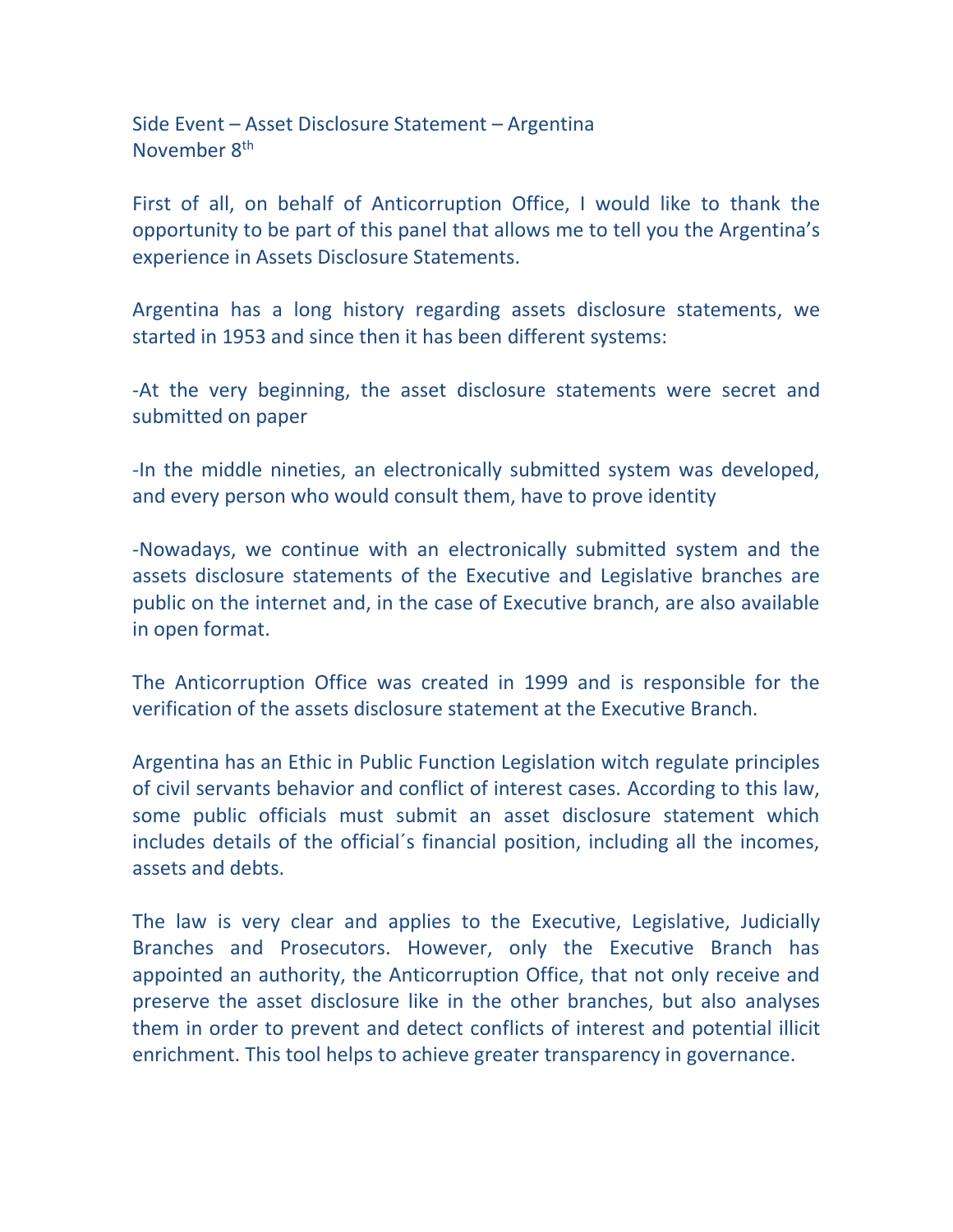The Anticorruption Office is developing a new system to submit the asset disclosure and working in a draft bill to enforce other branches to comply with the law.

## Who are obliged to declare?

In Argentina the law establishes that public officials should present asset disclosure statement if they are in a higher level position such as President, Vicepresident, chief of Cabinet of Ministries, Secretaries, Judges, legislators, among others or when the public official has to manage public funds, or controlling or oversee public incomes.

At executive Branch, more than 45000 publics officials must submit the asset disclosure every year.

In January 2016, President Macri singed a Decree referring that all public information should be published in an open data format. In order to achieve this, the Modernization Ministry developed an Open Data National Plan. Anyone can download, process, and contrast the data, even develop applications for citizen control.

All the data available in open format can be fund at [www.datos.gob.ar](http://www.datos.gob.ar/) Among other dataset, the Anticorruption Office publish all the asset disclosure information of the corresponding years 2012-2016.

The Anticorruption Office has used all the datasets, including those ones of the General Inspector of Justice (IGJ) refered to companies ownership, to detect red flags on potential conflicts of interest and inconsistencies.

Let me just tell you some examples of what we detected using open data information:

-As we know, the asset disclosure has a different objective to the tax declarations. In Argentina, since 2013 the asset declarations are linked to the information presented to the tax agency.

The objectives of these declarations differ from their very conception; one establish a taxable base and the other one try to know what kind of goods